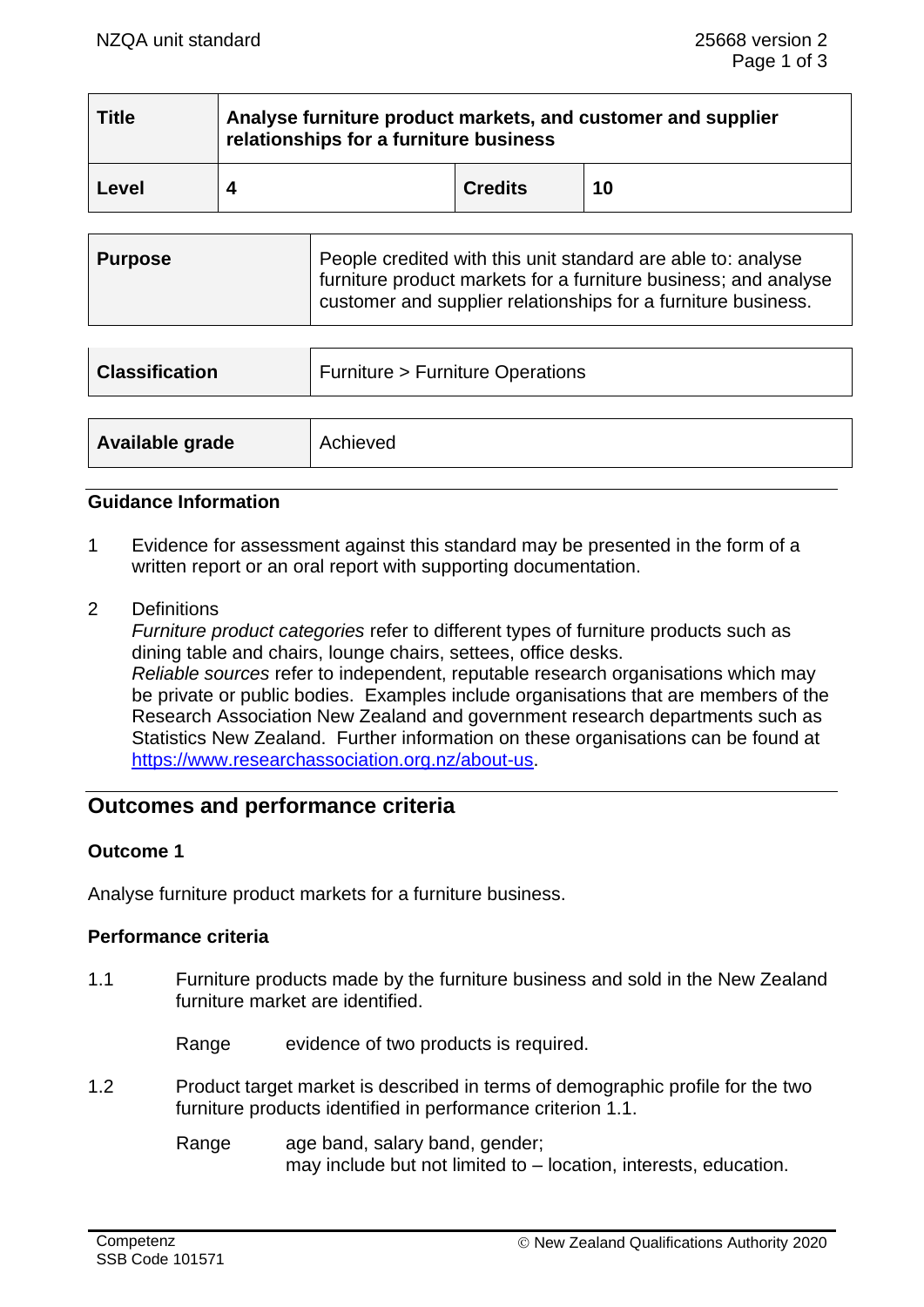- 1.3 The total population size of the target market described in performance criterion 1.2 is determined using population data gathered from reliable sources.
- 1.4 Furniture product categories sold in New Zealand are described in terms of percentage of total furniture sales using furniture sales data gathered from reliable sources.
	- Range a minimum of three product categories are described.
- 1.5 The products identified in performance criterion 1.1 are categorised in terms of their furniture product category and the size of the potential market is identified and compared to the target market described in performance criterion 1.2.
- 1.6 Competing products and their respective manufacturing locations, and any competitive advantages the competing manufacturers have are identified.

Range a minimum of three competing products for each furniture product identified in performance criterion 1.1.

1.7 Strategies that can be adopted by the furniture business to overcome some of the competitive advantages identified in performance criterion 1.6 are described.

Range a minimum of two strategies.

- 1.8 A potential international market that the furniture products identified in performance criterion 1.1 could be sold into is described.
	- Range location, size, and demographic profile of the target consumers.
- 1.9 Barriers to competing in the international market are identified and potential strategies to overcome these barriers are described.
	- Range examples of two barriers are given and a minimum of one strategy to overcome each barrier is described.

## **Outcome 2**

Analyse customer and supplier relationships for a furniture business.

## **Performance criteria**

2.1 Key suppliers and customers of the furniture business are identified and described in terms of products or services, size and geographic location.

Range a minimum of two key suppliers and two key customers.

2.2 The key suppliers identified in performance criterion 2.1 are described in terms of timeliness of service, quality of product or service, price, and longevity of relationship.